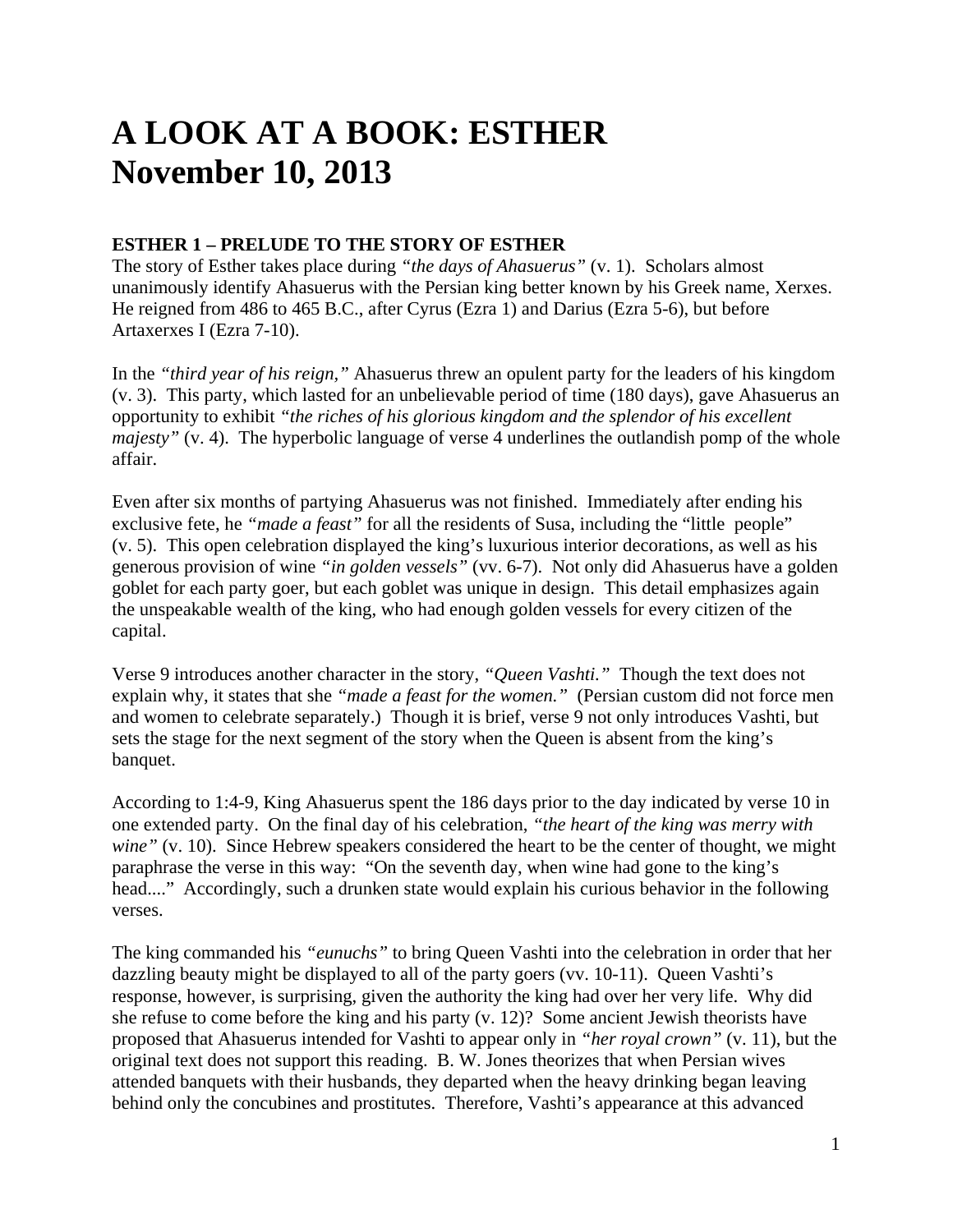stage of the party would be an insult to her royal dignity. The text does not explain Vashti's response; rather, it emphasizes the king's response to her refusal: *"therefore the king was furious, and his anger burned within him"* (v. 12).

After Vashti refused to appear before the king, he consulted with his royal advisors, who are called *"wise men"* (v. 13). If the Hebrew text is accurate, then these wise men were astrologers, people who *"understood the times,"* and experts in *"law and justice"* (v. 13). Kings in the ancient world, like political leaders today, surrounded themselves with advisers.

When Ahasuerus asked his wise men what to do about Vashti's disobedience (v. 15), one of the advisers, *"Memucan,"* responded by pointing out the dire implications of her behavior. He suggested that her insubordination would incite a nationwide insurgence of uppity wives against poor downtrodden husbands. Memucan pressed the king to act quickly (v. 18) since news of Vashti's refusal was already spreading among the upper class women of Persia. He proposed that soon there would be no end to *"contempt"* from wives and *"wrath"* from their despised husbands (v. 18). Given the undisputed dominance of men within the Persian empire, Memucan's estimation of Vashti's crime is a comical exaggeration.

Verse 19 also contains a significant phrase that figures prominently in the story of Esther: *"so that it will not be altered.*" A better translation would be: "Let [a royal decree] be recorded in the laws of the Persian and the Medes, *which cannot be repealed."* The impact of the conclusion of the story in chapters 8-10 depends heavily upon the fact that Persian royal decrees could not be revoked (see 8:7-8).

By the standards of the proverbs, Ahasuerus miserably failed "Leadership 101." His behavior in chapter 1 shows him to be the sort of ruler people dread, according to a series of sayings in Ecclesiastes:

> Woe to you, O land, when your king is a child And your princes feast in the morning! Blessed are you, O land, when your king is the son of nobles, And your princes feast at the proper time – For strength and not for drunkenness! Because of laziness the building decays, And through idleness of hands the house leaks. *Ecclesiastes 10:16-18*

#### **CHAPTER 2 – ESTHER BECOMES QUEEN**

A period of time passed between chapters 1 and 2, although the phrase *"after these things"* does not specify precisely how much time (v. 1). Apparently, it was enough time for *"the wrath of King Ahasuerus,"* which had been so intense, to subside. Although not expressed explicitly, this verse seems to imply that Ahasuerus regretted his rash response to Vashti's refusal to permit herself at his party. The response of the king's servants also implies that he regretted his decision to banish Vashti (vv. 2-4). They suggested a way to follow through on Memucan's opinion that Vashti's "royal position" be given "to another who is better than she" (1:19). An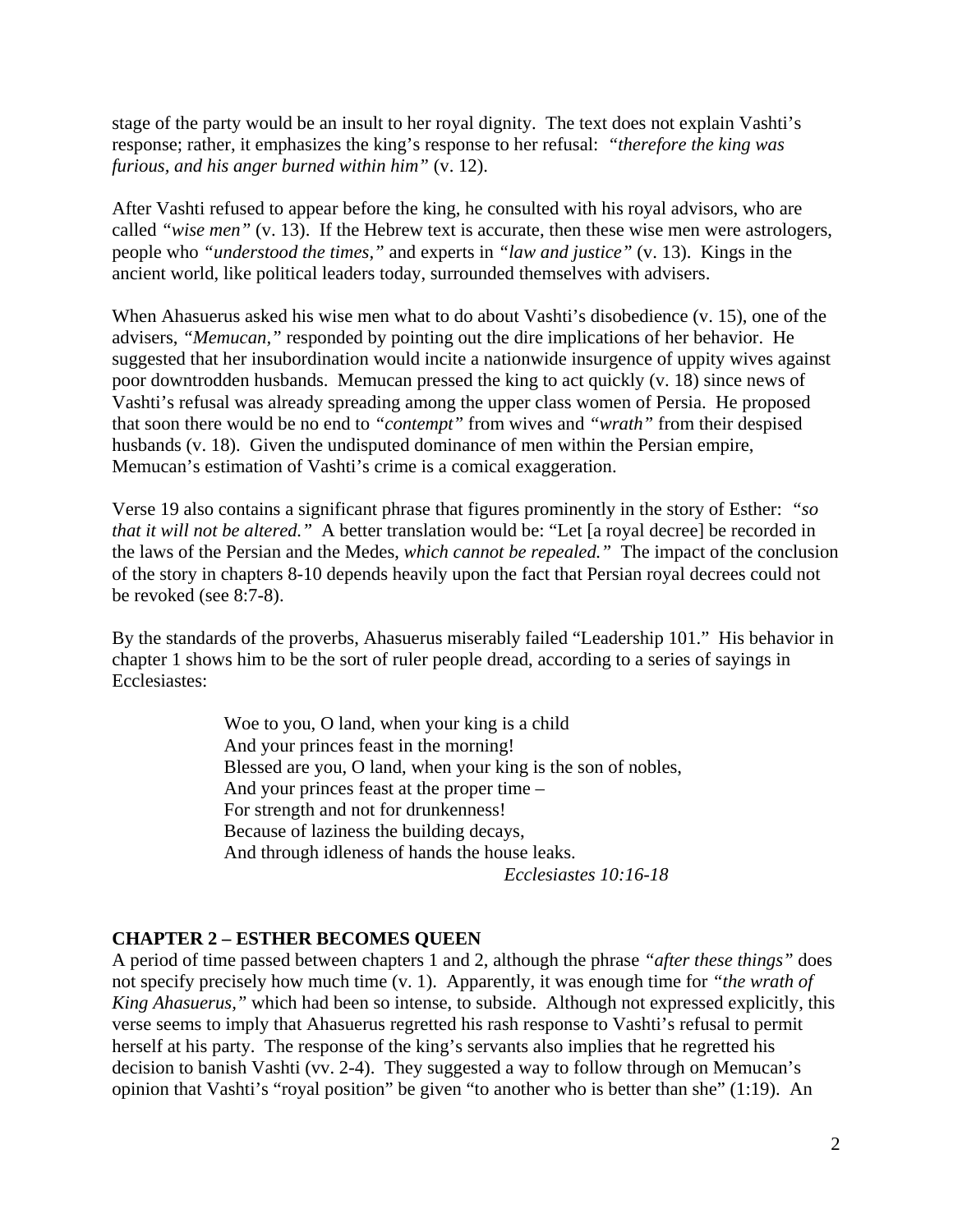official search would be made throughout the entire Persian empire, so that *"all the beautiful young virgins"* might come to the palace. The young women would be gathered into "the women's quarters," (in Hebrew, "the house of women"; v. 3), a sequestered area of the king's palace. There they would join the king's harem, to be used for his pleasure, whether or not they became the new queen.

The next passage introduces the reader to *"Mordecai"* and *"Esther,"* the two major characters of the book. The Hebrew wording, which emphasizes Mordecai's Jewishness, reads "A Jewish man was in Susa the citadel and his name was...." The odd phrase clarifies beyond a shadow of a doubt the ethnic identity of Mordecai – a major factor in the plot of Esther. According to the rules of Hebrew grammar, verses 5 and 6 state that Mordecai had been deported from Judah by *"Nebuchadnezzar."* If this were true, however, then Mordecai would have been over 100 years old by the time of Ahasuerus. For this reason the translators of the NKJV agree with many scholars who regard Kish, not Mordecai, as the subject for verse 6, even though this is grammatically odd.

In verse 7 we are introduced to Esther. Like many Jews living in foreign lands, she had two names, a Hebrew name, *"Hadassah,"* and a Gentile name*, "Esther."*

The next section of Chapter 2 describes how Esther the Jewish orphan became Esther the Queen of Persia. Verse 10 adds the significant detail that Esther did not reveal to the Persian authorities her Jewish background. It is likely that this factor could have eliminated her from the royal competition, for according to Herodotus, only daughters of noble Persian families could become queen. Although we are not told why Esther kept her lineage a secret, the intent of verse 10 is to portray her, not as scheming or deceitful, but, rather, as obedient to her surrogate father. Mordecai continued to be concerned about the fate of Esther. Thus, although he was not permitted to communicate with her directly, he walked *"in front of* [or, "near"] *the court of the women's quarters"* in hopes of hearing something about her welfare.

Verses 12-14 describe the process by which the virgins were prepared and then presented to the king. First of all, each woman received a year of cosmetic treatments, including six months of treatments with *"oil of myrrh"* and six months of aromatizing with a special type of incense burner (v. 12). (The phrase *"perfumes and p reparations"* actually means "fumigation with other cosmetics." Once a young woman had spent a night with King Ahasuerus she was virtually banished to the harem. In reality, the women in Ahasuerus' contest were sentenced to a life of unfulfilled loneliness. The author wisely omits the details of Esther's first night with the king, but he does tell us that rather than exiling her to the harem, Ahasuerus placed the *"royal crown"* upon her head, thus identifying her as his new queen. So great was his joy that he sponsored another giant feast, this time in Esther's honor (v. 18). Moreover, he proclaimed a national holiday and gave many gifts with liberality. When Ahasuerus was angry, he raged uncontrollably; when he was glad, he celebrated prodigally!

As the story continues to unfold, verses 21-23 relate a simple but portentous event. As Mordecai sat in his place *"within the king's gate,"* he overheard two of the royal servants plotting to assassinate the king (v. 21). Subsequently, he related this information to Queen Esther, who passed it along to the king *"in Mordecai's name"* (v. 22). At this point, this brief scene appears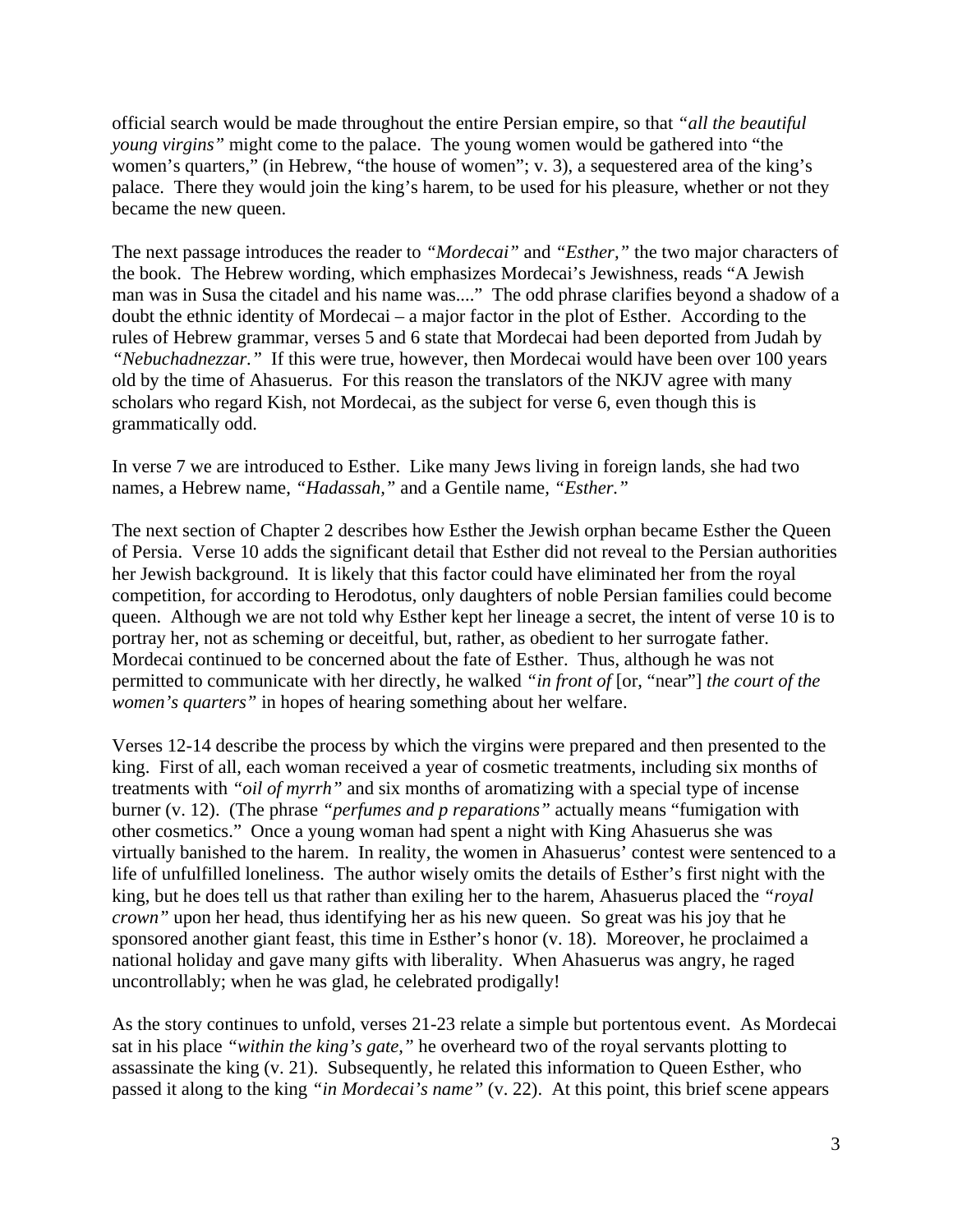to play a minor role in the book of Esther, though it does indicate the growing influence of Mordecai and his continued relationship with Esther. It also testifies to Mordecai's loyalty to the king, as well as to Esther's loyalty both to the king and to her adopted father.

# **CHAPTER 3 – HAMAN ISSUES A ROYAL DECREE**

Verse 1 introduces *"Haman"* as *"the son of Hammedatha,"* whose identity is not known. More importantly, Haman is identified as *"the Agagite,"* a descendant of the Amalekite king, Agag. This pagan king brought about the downfall of King Saul before Agag was dismembered by Samuel (1 Samuel 15:8-33). "The Agagite" label distinguished Haman as an ancestral enemy of the Jews. King Ahasuerus disregarded Haman's non-Persian status and promoted him to a high position with the government, perhaps as "prime minister."

The text does not explain why being Jewish kept Mordecai from bowing down. We know that Jews were forbidden from bowing down before other gods (Exodus 20:5), but they were permitted to bow before human authorities (for example, 2 Samuel 14:4). Perhaps Mordecai's refusal was a reaction to Haman's ethnic background as an Agagite, or perhaps it was simply a result of his pride.

Verse 7 explains how Haman determined the date for the Jewish extermination. His assistants *"cast Pur (that is, the lot) before Haman to determine the day and the month."* The Babylonian word *"pur"* denotes a lot or cube-shaped die used to make decisions. By using this device, Haman and his servants determined to kill the Jews during the month of Adar (late February, early March in our calendars). Eleven months would pass between the casting of the *pur* in Nisan, the first month, and the murder of the Jews.

After plotting with his associates, Haman approached King Ahasuerus with his plan. His proposal in verses 8-9 reflects Haman's ability to manipulate the king with deceit and bribery.

Continuing on, verses 12-15 recount the process by which the royal decree against the Jews was circulated throughout the empire. The royal *"scribes"* drafted a decree for all of the Persian leaders: *"satraps"* (divisional leaders), *"governors"* (leaders of smaller provinces), and *"officials"* (or nobles in general). Verse 13 underscores the reprehensible thoroughness of Haman's vendetta against the Jews, for the people were not merely encouraged to kill the Jews, they were instructed *"to destroy, to kill, and to annihilate"* their victims. Moreover, *"all the Jews"* were to be eliminated, including *"young and old, little children and women."* Only total genocide would satisfy the wicked Haman. Finally, the Persians were to "plunder their possessions," either for personal gain or for the king's treasury.

Verse 15 mentions specifically that the decree was "proclaimed" in Susa, the capital city of the empire. Thus the chapter ends abruptly with a pointed contrast between the satisfaction of the conspirators and the confusion of the people, both Jews and others: *"So the king and Haman sat down to drink, but the city of Shushan was perplexed."* 

## **CHAPTER 4 – THE RESPONSE OF ESTHER AND MORDECAI**

At the close of Esther 2, all seemed well for Esther and Mordecai. She had won the king's beauty contest and had been crowned queen. She had helped Mordecai receive a royal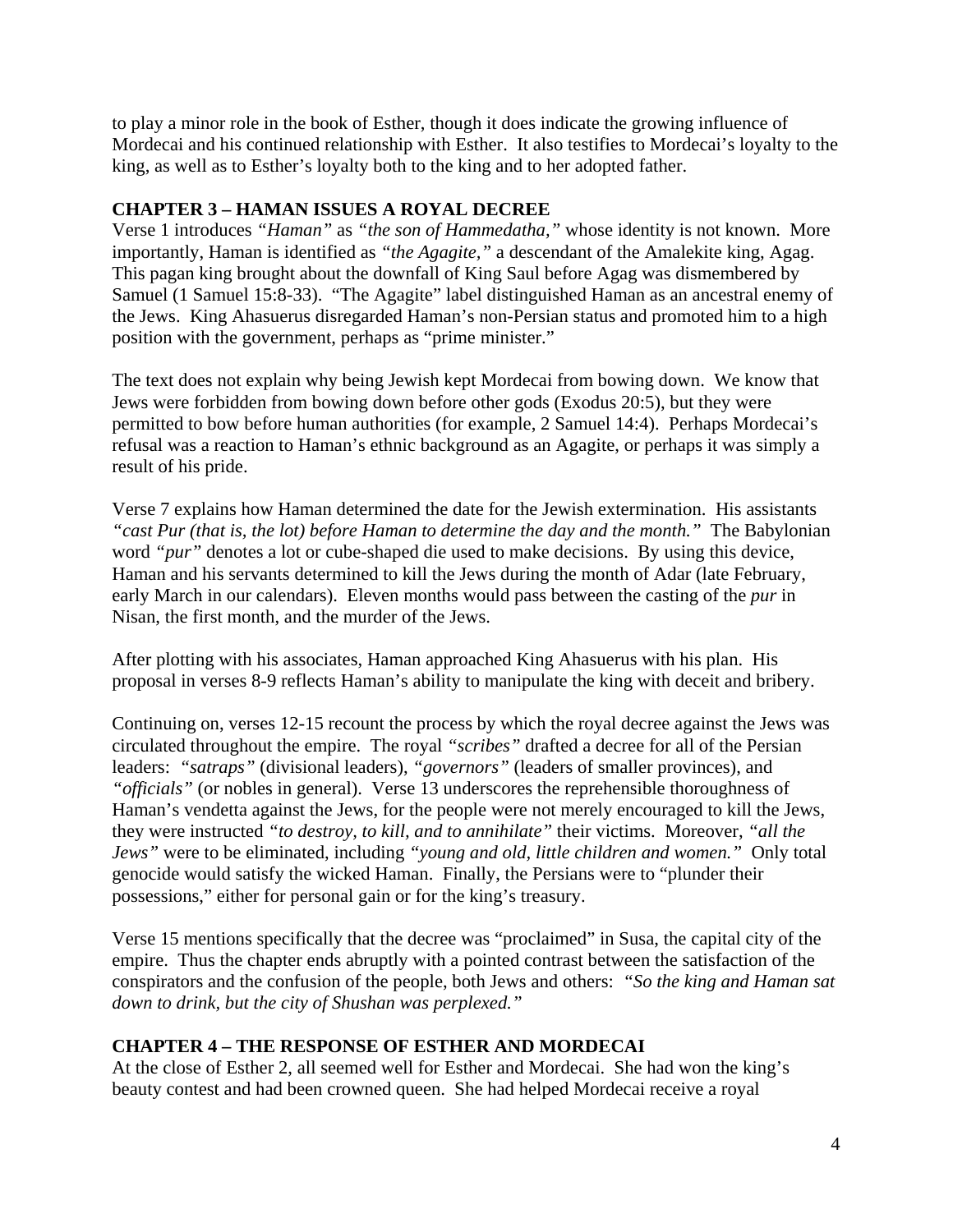appointment, and he, in turn, had saved the king's life. Events in chapter 3, however, disturbed their peaceful existence. A conflict between Mordecai and the king's chief official, Haman, escalated into a royal decree that called for the extermination of all Jews.

The first three verses of chapter 4 describe typical expressions of mourning for ancient Jews. Mordecai *"tore his clothes and put on sackcloth and ashes"* (v. 1). Jews throughout the empire joined Mordecai with *"great mourning"* (v. 3). They also engaged in *"fasting, weeping, and wailing,"* while many *"lay in sackcloth and ashes"* (v. 3).

Verses 4-5 imply that Esther did not know about Haman's plot and the king's decree. This seems strange given Esther's position as queen, but verse 11 explains her ignorance: *"I myself have not been called to go in to the king these thirty days."* Sequestered in her quarters, Esther had no idea of what had happened in the last month.

Esther's first response was to present Mordecai with new clothing to replace his sackcloth, presumably so he could enter the palace and explain his mourning to her. With resoluteness bordering on indignity, he refused her offer.

According to verse 12, *"they"* conveyed Esther's wise hesitation to Mordecai. Others besides Hathach entered the scene at this point though the text does not identify them by name. Mordecai responded to Esther, first with a warning that she would not escape the murder of her people.

We note with surprise Mordecai's new-found confidence that the Jews would be delivered. If Esther failed to do her duty, *"relief and deliverance [would] arise for the Jews from another place."* Mordecai, a man wailing at the palace gate, had become Mordecai, a man of faith. But faith in what? What does the obscure phrase "from another place" mean? Both Jewish and Christian commentators on this verse have seen in it a veiled reference to God.

Mordecai's suggestion that Esther had *"come to the kingdom for such a time as this"* reflects the confession of God's sovereignty.

Apparently Mordecai's appeal to providence was successful for Esther responded affirmatively. For the first time in the Book of Esther, a woman has stepped out of the role of victim to become a person of strength, confidence, and courage. Whereas earlier chapters had emphasized her beauty, chapter 4 now shows that Esther is both beautiful and wise.

#### **CHAPTER 5 – ESTHER'S FAVOR AND HAMAN'S PRIDE**

Chapter 5 begins *"on the third day"* of the Jewish fast (v. 1). Esther dressed carefully in her finest royal garb in order to delight the king and to remind him of her standing as his queen. When the king saw Esther he did not condemn her to death, but instead *"she found favor in his sight, and the king held out to Esther the golden scepter"* (v. 2). She received his gesture of welcome by touching the top of his scepter.

Obviously pleased with her appearance, Ahasuerus asked Esther what she wanted. He offered to give her anything, *"up to half the kingdom!"* (v. 3). This apparently magnanimous offer,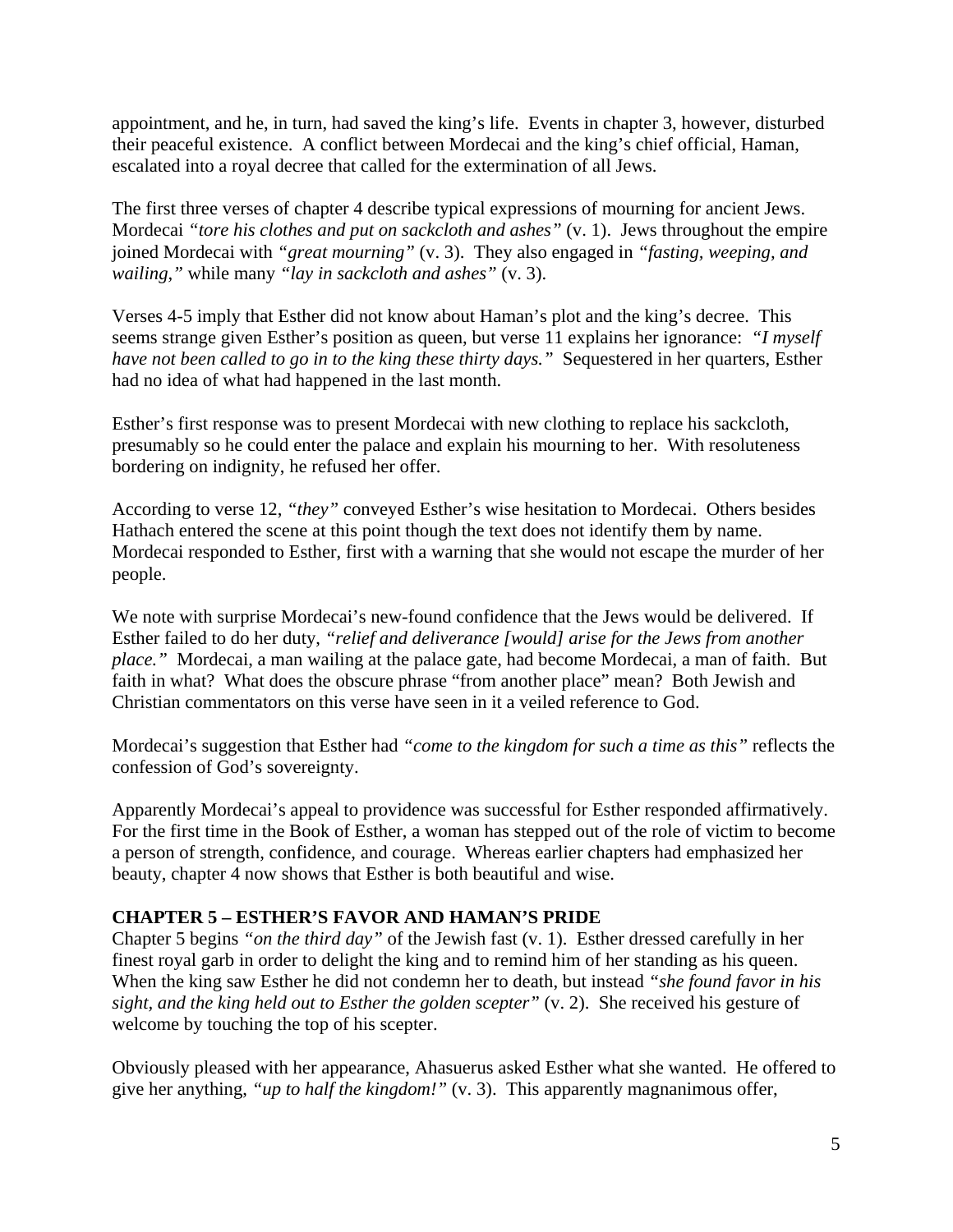repeated again in verse 6, was a common expression that was not meant to be taken literally. It emphasized the king's pleasure in Esther's company and his desire to respond favorably to her need. A modern paraphrase would be: "I will give you anything your heart desires."

She phrased her request carefully, using traditional words of honor: *"if it pleases the king."* Yet, we find Esther's response surprising. This was her golden opportunity. The king would grant her any request. What an opportune time to intercede for her people! Why did she delay? Although the text does not answer this question directly, it is obvious that this loss of opportunity intensifies the suspense of the story.

In verse 8, as in verse 4, once again Esther chose not to ask the king to spare her people. Instead she invited him and Haman to another banquet (v. 8). And once again the author of the book does not account for her hesitation, but uses it to add suspense. The reader wonders: Is Esther losing her nerve? Why is she procrastinating? Will she ever be bold enough to intercede for her people? What if the king tires of Esther again and chooses not to attend her banquet?

Haman's delight over having been included in Esther's banquet turned sour when he noticed Mordecai's failure to bow before him (v. 9). A more accurate translation of verse 9 would reveal that Haman was "filled with *rage* against Mordecai." Upon arriving home he gathered his friends and his wife together in order to brag about his great achievements (v. 11). His bravado is ironic, however, in that his audience certainly knew all of this already. The purpose of his boasting was obviously to bolster his own ego, not to communicate information. Yet Haman could not enjoy all of his successes because Mordecai remained stubbornly insubordinate (v. 13). The Hebrew of verse 13 literally reads, "But all of this, it is not adequate for me." Nothing could satisfy Haman as long as one man failed to honor him. It is the description of a man obsessed, driven by his need for approval, and dissatisfied even with his formidable achievements.

Verse 14 – a cubit was the length of the forearm from elbow to fingertip, ranging from seventeen to twenty-one inches. Mordecai's gallows, therefore, would rise to the ridiculous height of approximately seventy-five feet.

## **CHAPTER 6 – THE KING HONORS MORDECAI OVER HAMAN**

*"That night,"* the very night after Haman had constructed a gallows for Mordecai (v. 1; see 5:14), the king "just happened" to suffer from insomnia. He commanded one of his servants to read from *"the book of the records of the chronicles."* The story of Mordecai's faithfulness (described in detail in Esther 2:21-23) had been carefully recorded in "the book of the chronicles." Curiously, at the time when his life had been saved, Ahasuerus had not felt inclined to honor Mordecai for this valuable deed. In the midst of his sleepless night, however, the king had a change of heart. Several scholars single out this passage as the turning point of Esther. Yet, though events from this point onward to favor the Jews, the reversal of Jewish fortune already had begun with Esther's willingness to appear before the king (4:16). However, it is true that in chapter 6 and continuing, reversal of fortune significantly shapes the plot.

In verse 6, Haman, obsessed as usual with his own pride, could not fathom that the king would intend to honor anyone other than Haman himself, so he proposed an elaborate rite. First, he suggested, *"let a royal robe be brought which the king has worn."* In the ancient world there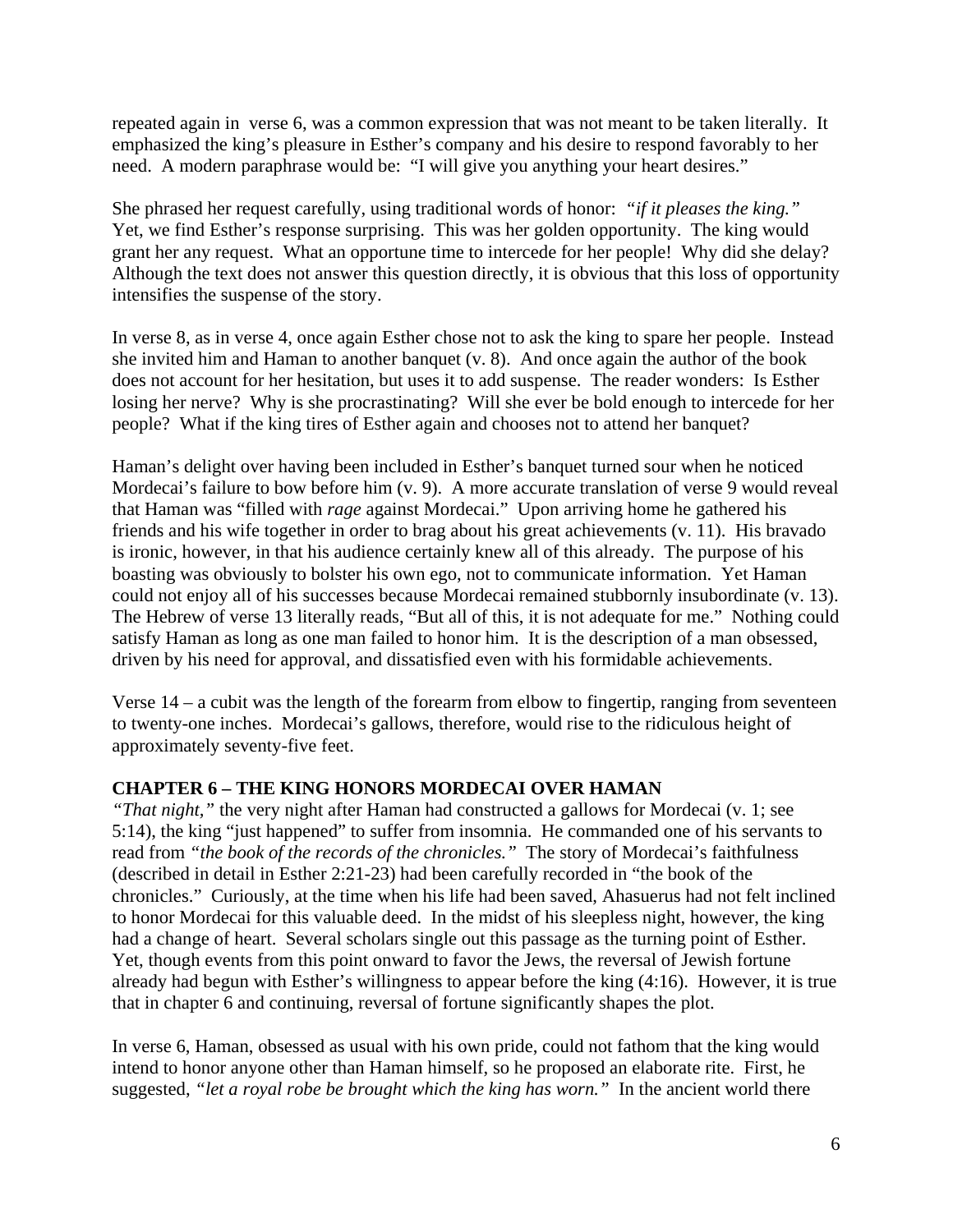was no greater honor than to wear one of the king's own robes. Expecting to be the recipient of the king's esteem, Haman devised a ceremony that would promote him before the people as the king's equal in honor and glory.

But the ax began to fall on Haman's pride (v. 10). Not only would Mordecai escape from Haman's noose, not only would Mordecai receive public adulation, not only would Mordecai receive what Haman had designed for himself, but Haman would be the one to proclaim Mordecai's greatness to the city!

After completing the unwelcome task of honoring his enemy, Haman *"hurried to his house, mourning and with his head covered"* out of shame (v. 12). Quickly he recounted to *"his wife Zeresh and all his friends everything that had happened to him"* (v. 13). Even to his closest friends it was obvious that since Mordecai the Jew had prevailed over Haman in earning the king's favor, surely Haman's plot against the Jews was doomed to fail. His downfall was imminent.

## **CHAPTER 7 - ESTHER DEFEATS HAMAN**

At the end of chapter 6, the king's eunuchs brought Haman to Esther's second banquet (6:14), identified as being *"on the second day."* As the trio imbibed, the king repeated his offer to grant any request Esther wished to make (v. 2; see 5:3, 6).

Finally the time had come for Esther to present her petition. She and her people had been sold by the king when he accepted money from Haman in exchange for permission to slaughter the Jews (3:9-11), but Esther wisely omitted this detail. She used the exact language of the royal decree penned by Haman, which commanded Persians "to destroy, to kill, and to annihilate all the Jews"  $(3:12)$ .

Esther's revelation stirred the king, who wanted to know who had done such a vile deed. As of verse 5 the king was not aware that an answer to his question would place him in the awkward position of deciding between his wife and his chief adviser. While the king was out in the garden, Haman pleaded for his life with Esther. (Notice who was in power now!)

One of the king's eunuchs named *"Harbonah"* noticed the gallows that Haman had made for Mordecai. Ironically, the extreme height of the framework, built to match the level of Haman's pride and wrath, allowed Harbonah to point out the gallows to the king. Here we have the irony of the entire book: Haman died by hanging on the very gallows that he had built for Mordecai.

## **CHAPTER 8 - MORDECAI ISSUES A NEW ROYAL DECREE FOR JEWISH SELF-DEFENSE**

Not only did Esther defeat her enemy, she also received title to his house. Ironically, the king honored Mordecai by giving him the same *"signet ring"* that he had given to Haman earlier (3:10). Yet, in spite of newly acquired power and wealth, and the defeat of Haman, the decree against the Jews still stood.

Why did Esther, who had seemed so cool in chapters 5-7, resort to hyperbolic language (verse 5)? The answer would seem to lie in the difficulty of her request. On the one hand, she was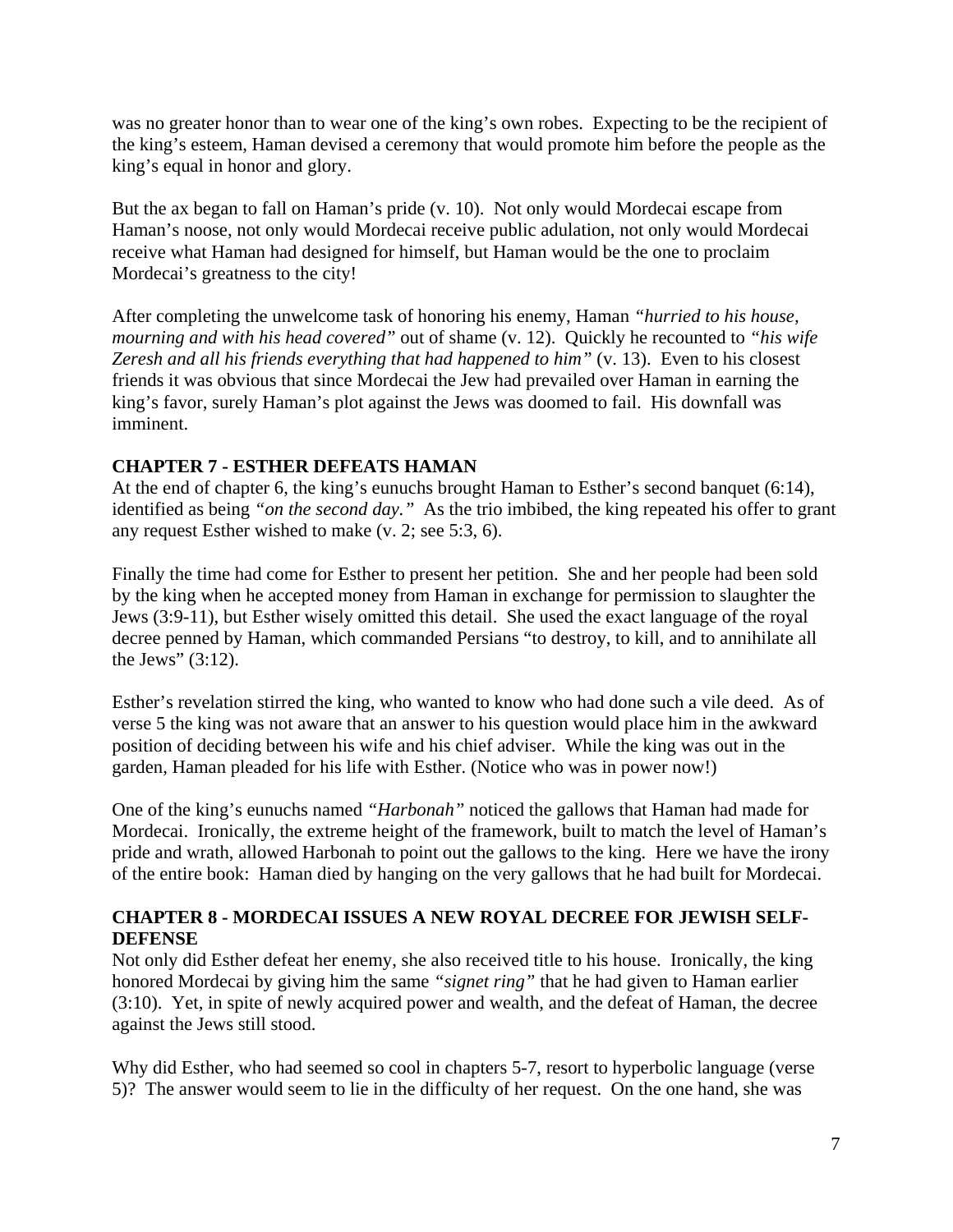asking the king to reverse publicly a decision he had made earlier – an embarrassing change. No leader relishes the prospect of waffling on the issues.

In verse 8, they received equal authority to that given to Haman. The reminder about the irrevocability of legislation sealed with the king's ring in the latter part of verse 8 functions in two ways: (1) it underscores the authority given to Esther and Mordecai, and (2) it reminds us that they could not simply undo the previous decree. Another solution was required.

In verse 9, Mordecai takes center stage – assuming the position of power and authority granted to him through the efforts of Esther. The content of the new decree explains why the Jews needed to be informed. Although Mordecai could not erase Haman's command for the Jews to be slaughtered, he could permit them *"to gather together and protect their lives"* (v. 11). The emphasis is on self-defense against enemies, not aggression against innocent people.

In verse 16 the Jews are mentioned specifically. Given the victory of their leaders, Esther and Mordecai, and the new decree permitting their self-defense, the Jews naturally celebrated. The Hebrew term translated "became Jews" does not clarify whether the Gentiles actually converted to Judaism or simply pretended to be Jews as a matter of safety. They did not, according to the text, convert because they wanted to worship God; rather, they wanted to escape Jewish wrath.

# **CHAPTER 9 - THE JEWS DEFEND THEMSELVES**

Verse 1 provides an overview of the events in chapter 9. Verse 2 emphasizes that the Jews prepared *"to lay hands"* only *"on those who sought their harm."* Persian officials helped the Jews because Mordecai had become their superior (v. 4).

The fact that the Jews did not take the goods of those whom they killed in self-defense underlines the integrity of their motivation: they sought only to protect their lives and their property.

Continuing on through the passage, verses 11-15 describe how the Jews in Susa happened to spend another day killing their enemies. If we take the language of Esther's request literally, then she asked only for permission "to do again according to today's decree," that is, for the Jews to defend themselves against those who might attack them on Adar 14.

In verse 16 the author backtracks from the events of verse 15, which occurred on Adar 14, to recount what happened in the rest of the empire outside of Susa on Adar 13.

#### *MORDECAI AND ESTHER ESTABLISH PURIM*

According to 9:20, *"Mordecai wrote these things and sent letters to all the Jews."* Specifically, Mordecai established these two days of Adar as *"days of feasting and joy, of sending presents to one another and gifts to the poor"* (v. 22). These actions reminded the Jews of how their sorrow had turned to joy when the defeated their enemies.

The first part of verse 26 explains that Purim was named after the word *"Pur"* which is Babylonian for "lot." Verses 29-32 add Queen Esther's authority to the establishment of Purim.